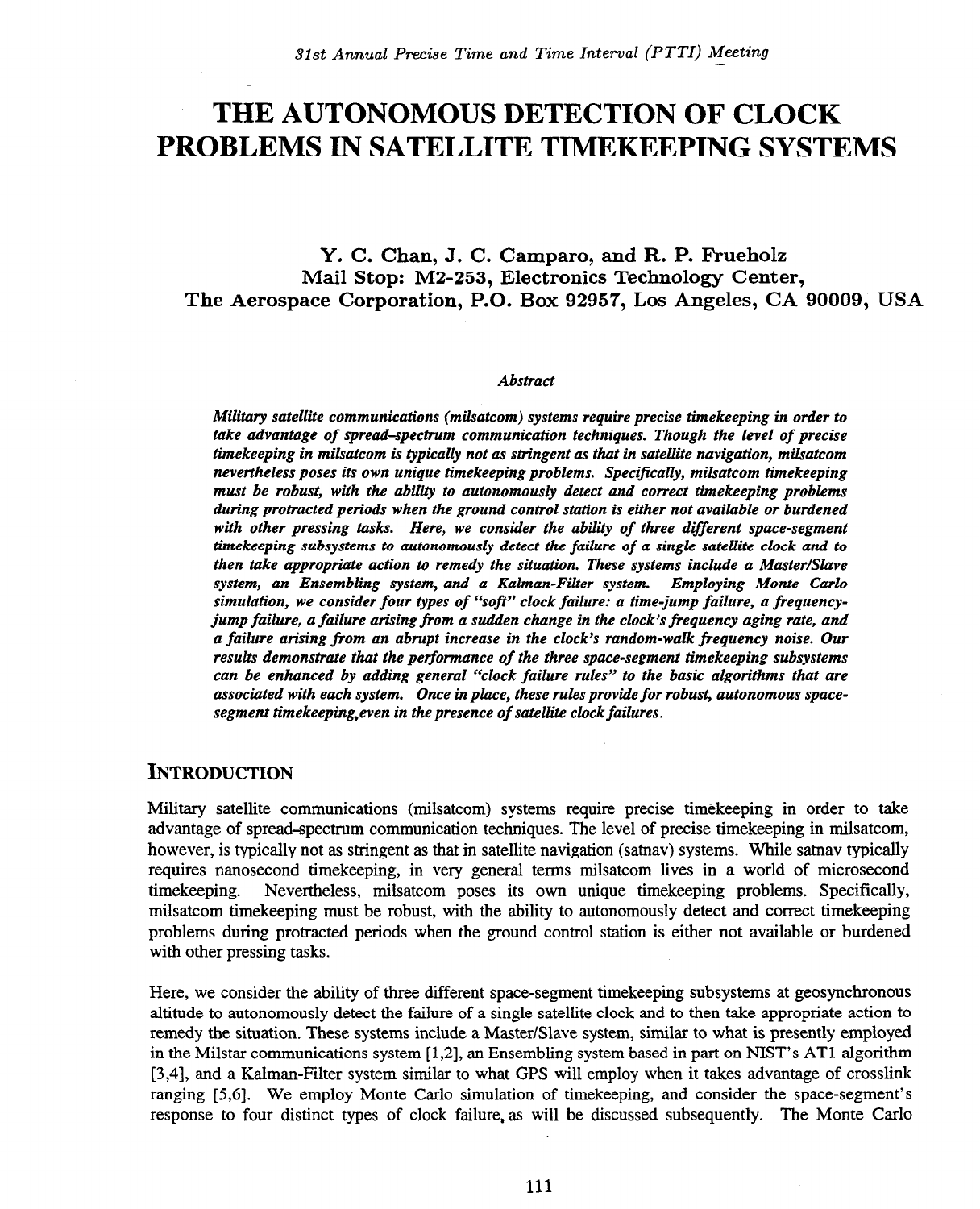| <b>Report Documentation Page</b>                                                                                                                                                                                                                                                                                                                                                                                                                                                                                                                                                                                                                                                                                                                                                                                                                                   |                             |                              |                                                   | Form Approved<br>OMB No. 0704-0188                  |                           |
|--------------------------------------------------------------------------------------------------------------------------------------------------------------------------------------------------------------------------------------------------------------------------------------------------------------------------------------------------------------------------------------------------------------------------------------------------------------------------------------------------------------------------------------------------------------------------------------------------------------------------------------------------------------------------------------------------------------------------------------------------------------------------------------------------------------------------------------------------------------------|-----------------------------|------------------------------|---------------------------------------------------|-----------------------------------------------------|---------------------------|
| Public reporting burden for the collection of information is estimated to average 1 hour per response, including the time for reviewing instructions, searching existing data sources, gathering and<br>maintaining the data needed, and completing and reviewing the collection of information. Send comments regarding this burden estimate or any other aspect of this collection of information,<br>including suggestions for reducing this burden, to Washington Headquarters Services, Directorate for Information Operations and Reports, 1215 Jefferson Davis Highway, Suite 1204, Arlington<br>VA 22202-4302. Respondents should be aware that notwithstanding any other provision of law, no person shall be subject to a penalty for failing to comply with a collection of information if it<br>does not display a currently valid OMB control number. |                             |                              |                                                   |                                                     |                           |
| 1. REPORT DATE<br><b>DEC 1999</b>                                                                                                                                                                                                                                                                                                                                                                                                                                                                                                                                                                                                                                                                                                                                                                                                                                  |                             | 2. REPORT TYPE               |                                                   | <b>3. DATES COVERED</b><br>00-00-1999 to 00-00-1999 |                           |
| <b>4. TITLE AND SUBTITLE</b>                                                                                                                                                                                                                                                                                                                                                                                                                                                                                                                                                                                                                                                                                                                                                                                                                                       |                             |                              |                                                   | <b>5a. CONTRACT NUMBER</b>                          |                           |
| The Autonomous Detection of Clock Problems in Satellite Timekeeping<br><b>Systems</b>                                                                                                                                                                                                                                                                                                                                                                                                                                                                                                                                                                                                                                                                                                                                                                              |                             |                              |                                                   | <b>5b. GRANT NUMBER</b>                             |                           |
|                                                                                                                                                                                                                                                                                                                                                                                                                                                                                                                                                                                                                                                                                                                                                                                                                                                                    |                             |                              |                                                   | 5c. PROGRAM ELEMENT NUMBER                          |                           |
| 6. AUTHOR(S)                                                                                                                                                                                                                                                                                                                                                                                                                                                                                                                                                                                                                                                                                                                                                                                                                                                       |                             |                              |                                                   | 5d. PROJECT NUMBER                                  |                           |
|                                                                                                                                                                                                                                                                                                                                                                                                                                                                                                                                                                                                                                                                                                                                                                                                                                                                    |                             |                              |                                                   | <b>5e. TASK NUMBER</b>                              |                           |
|                                                                                                                                                                                                                                                                                                                                                                                                                                                                                                                                                                                                                                                                                                                                                                                                                                                                    |                             |                              |                                                   | 5f. WORK UNIT NUMBER                                |                           |
| 7. PERFORMING ORGANIZATION NAME(S) AND ADDRESS(ES)<br>The Aerospace Corporation, PO Box 92957, Los Angeles, CA, 90009                                                                                                                                                                                                                                                                                                                                                                                                                                                                                                                                                                                                                                                                                                                                              |                             |                              |                                                   | 8. PERFORMING ORGANIZATION<br><b>REPORT NUMBER</b>  |                           |
| 9. SPONSORING/MONITORING AGENCY NAME(S) AND ADDRESS(ES)                                                                                                                                                                                                                                                                                                                                                                                                                                                                                                                                                                                                                                                                                                                                                                                                            |                             |                              |                                                   | 10. SPONSOR/MONITOR'S ACRONYM(S)                    |                           |
|                                                                                                                                                                                                                                                                                                                                                                                                                                                                                                                                                                                                                                                                                                                                                                                                                                                                    |                             |                              |                                                   | <b>11. SPONSOR/MONITOR'S REPORT</b><br>NUMBER(S)    |                           |
| 12. DISTRIBUTION/AVAILABILITY STATEMENT<br>Approved for public release; distribution unlimited                                                                                                                                                                                                                                                                                                                                                                                                                                                                                                                                                                                                                                                                                                                                                                     |                             |                              |                                                   |                                                     |                           |
| <b>13. SUPPLEMENTARY NOTES</b><br>See also ADM001481. 31st Annual Precise Time and Time Interval (PTTI) Planning Meeting, 7-9<br>December 1999, Dana Point, CA                                                                                                                                                                                                                                                                                                                                                                                                                                                                                                                                                                                                                                                                                                     |                             |                              |                                                   |                                                     |                           |
| 14. ABSTRACT<br>see report                                                                                                                                                                                                                                                                                                                                                                                                                                                                                                                                                                                                                                                                                                                                                                                                                                         |                             |                              |                                                   |                                                     |                           |
| <b>15. SUBJECT TERMS</b>                                                                                                                                                                                                                                                                                                                                                                                                                                                                                                                                                                                                                                                                                                                                                                                                                                           |                             |                              |                                                   |                                                     |                           |
| 17. LIMITATION OF<br>16. SECURITY CLASSIFICATION OF:                                                                                                                                                                                                                                                                                                                                                                                                                                                                                                                                                                                                                                                                                                                                                                                                               |                             |                              |                                                   | 18. NUMBER                                          | 19a. NAME OF              |
| a. REPORT<br>unclassified                                                                                                                                                                                                                                                                                                                                                                                                                                                                                                                                                                                                                                                                                                                                                                                                                                          | b. ABSTRACT<br>unclassified | c. THIS PAGE<br>unclassified | <b>ABSTRACT</b><br>Same as<br><b>Report (SAR)</b> | OF PAGES<br>10                                      | <b>RESPONSIBLE PERSON</b> |

**Standard Form 298 (Rev. 8-98)**<br>Prescribed by ANSI Std Z39-18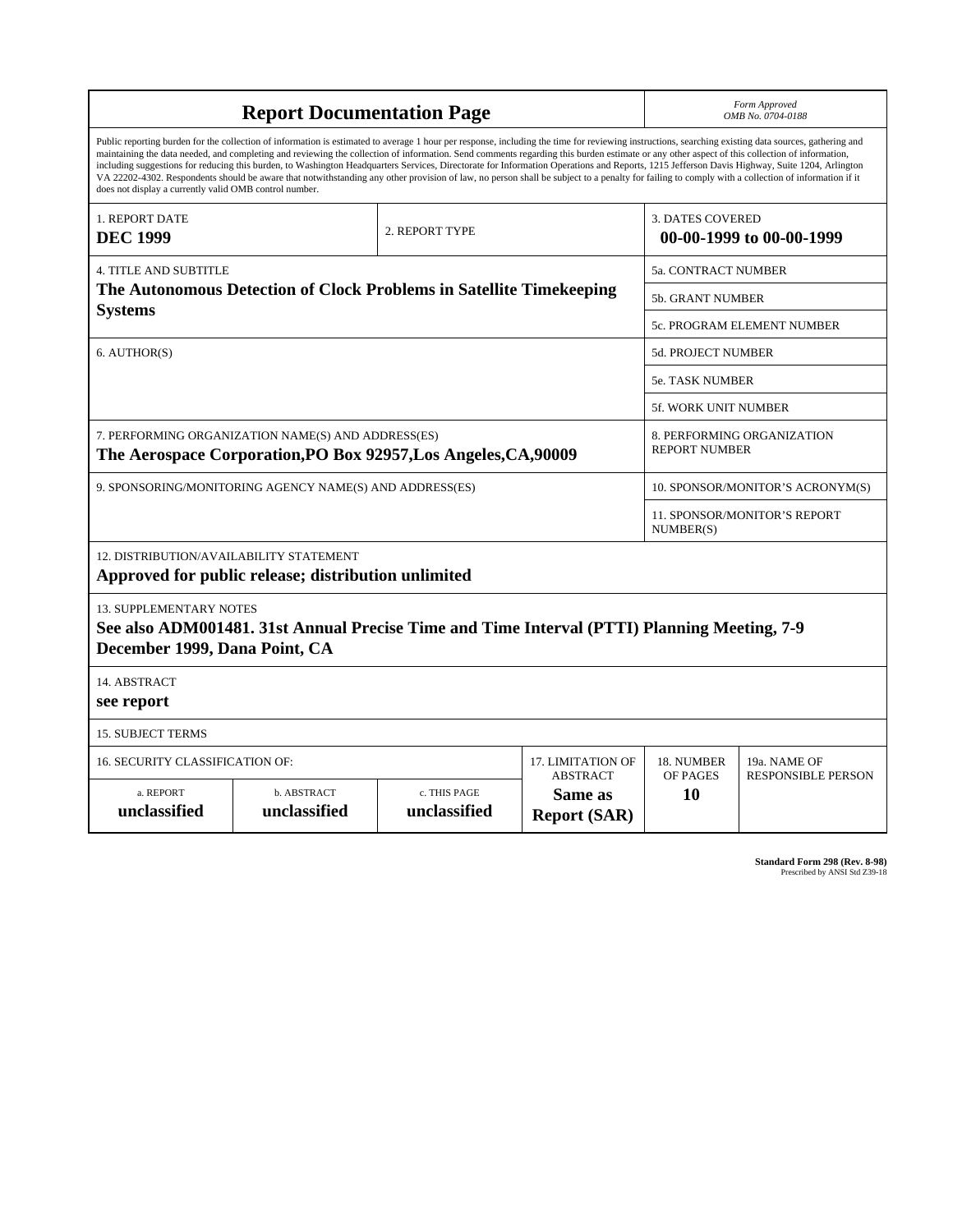simulation of the three space-segment subsystems has been described previously [7], and will not be repeated in detail here. Briefly, a sequence of five satellite-constellation update intervals comprises a single Monte Carlo realization. The first four are conducted with the ground-segment monitoring the satellite clocks and correcting their times and frequencies as needed to maintain a somewhat arbitrary 2 psec synchronization level. During these "normal" intervals, the ground measures spacecraft time-offsets every 8 hours. Our studies show that by the fourth update interval any numerical transients associated with the initiation of a simulation have died out. The fifth update interval simulates system operation in the absence of ground-segment control, and we record the rate at which time error accumulates during this period. The five-update-interval scenario is repeated 10,000 times for each type of failure that we investigate. In all simulations, we assume the space segment is composed of four satellites, each carrying a complement of essentially identical rubidium (Rb) atomic clocks. For the Master/Slave simulations, the constellation is composed of a master satellite, two monitor satellites, and a single slave satellite. In the other space-segment subsystems, all of the satellites are equivalent. The full set of simulation parameters is provided in Ref. 7.

As noted above, we consider four different "soft" clock failures: a time-jump failure, a frequency-jump failure, a failure arising from a sudden change in the clock's frequency aging rate (i.e., "aging failure"), and a failure arising from an abrupt increase in the clock's random-walk frequency noise (i.e., "Allan variance failure"). These failures are especially pernicious during periods of autonomous operation, since we assume that there is no signature, independent of time comparisons among the spacecraft clocks, that indicates a failure. Moreover, we restrict our investigations to specific magnitudes for these failures. We believe that this is fair, since much smaller magnitude failures would have little influence on system performance, while much larger magnitude failures would be indicative of a "hard" failure (i.e., something truly broken within the clock). Presumably, hard failures could be detected by means other than timing comparisons (i.e., a specified voltage falls below a database value).

### **SPACE-SEGMENT TIMEKEEPING SUBSYSTEMS**

#### **MASTER/SLAVE**

Perhaps the conceptually simplest space-segment subsystem we consider is a Master/Slave system. Here, the space segment is composed of a Master Satellite Reference (MSR) whose time and frequency are controlled by the ground segment. There is also a constellation of slave satellites that derive time and frequency information from the MSR via intersatellite crosslinks. Additionally, to guard against possible failure of the MSR clock, the constellation contains two independent Monitor satellites (MONl and MON2) also directly controlled by the ground. Together, the MSR, MONl, and MON2 are referred to as the Triplet. The monitor satellites along with the MSR continuously assess each other's timekeeping performance via time transfer over the satellite crosslinks.

Should the time difference between two members of the Triplet exceed a database value,  $\Delta t_{\text{fail}}$ , an "alarm" is sounded. The Triplet then enters an identification phase (nominally one hour) to determine which of the Triplet members has "failed." Failure may be defined in one of two ways: 1) a Triplet member's timeoffset to any other Triplet member exceeds  $\Delta t_{fail}$  for the entire identification phase, or 2) a Triplet member's fractional frequency-offset to any other Triplet member exceeds a database value,  $\Delta y_{fail}$ , over the identification phase. Following the identification phase, the failed Triplet member is demoted to a  $SLV_{np}$ role (i.e., non-promotable Slave), and the highest-ranked  $SLV<sub>n</sub>$  (i.e., promotable Slave) promotes itself into a vacated Triplet role. Depending on the failed Triplet member's identity, several promotional sequences are possible:

For a MON2 failure:  $SLV_p \rightarrow MON2$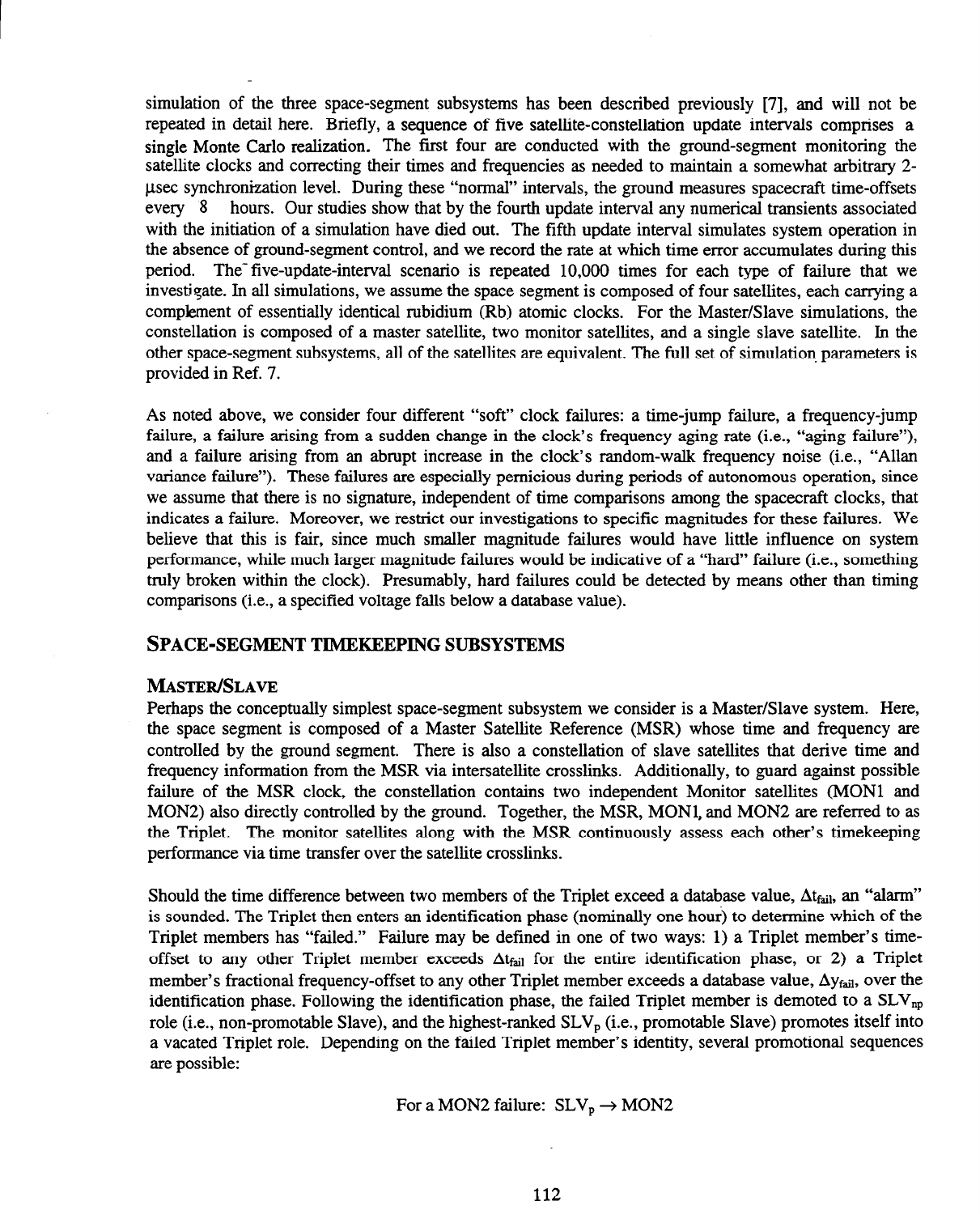For a MON1 failure:  $MON2 \rightarrow MON1$  and  $SLV_p \rightarrow MON2$ 

For an MSR failure:  $MON1 \rightarrow MSR$ ,  $MON2 \rightarrow MON1$  and  $SLV_p \rightarrow MON2$ 

The process of: (1) determining that one of the Triplet member clocks has failed, (2) identifying which Triplet member has failed, (3) demoting the failed Triplet member, and (4) reconstructing the Triplet with a promotable Slave is referred to as Succession. In the present simulations, we somewhat arbitrarily set  $\Delta t_{\text{fail}} = 5$  usec and  $\Delta y_{\text{fail}} = 1 \times 10^{-10}$  based on our model milsatcom system's 2 usec (normal operations) synchronization level [8].

#### **ENSEMBLING**

With the Ensembling space-segment subsystem, the spacecraft clocks essentially pool their timekeeping information to create an average time and frequency to which each satellite clock steers itself. We employ the NIST AT1 ensembling algorithm [9,10] as this algorithm produces time and frequency offset information for the spacecraft clocks in real time, which is a particularly attractive feature for a milsatcom application. The construction of a timescale via this algorithm requires the periodic determination of timeoffsets among all contributing clocks, and these are obtained via time comparisons performed through the satellite crosslinks every  $\tau$  (i.e., one hour). Using this information, the ensembling algorithm determines time and frequency offsets for each clock with respect to the Ensemble timescale, and makes a prediction for the time and frequency offset of each clock at the next update (i.e.,  $\tau$  in the future). The closer the actual time-offset,  $\delta t_i^a$ , for the i<sup>th</sup> clock is to its prediction, the greater the weight given to that spacecraft clock in the formulation of the Ensemble timescale. So as to keep any single clock from dominating the Ensemble, we limit the weight that any one clock may have. Specifically, as a rule of thumb we assume that 2/3 of all possible ensemble members, N, are "good," and therefore should contribute to the timescale with roughly equal weights. This would give a nominal weight of 3/2N for any one clock, and we limit the clock weights to 110% of this value. Additionally, while we allow the Ensemble to update the time of the various satellites every hour, we limit the interval of frequency updates to once a day so that orbital diurnal temperature effects don't introduce oscillations into the timescale.

Detecting a general clock failure in an autonomous fashion is a nontrivial problem. Though a time-jump failure may be detected in a straightforward manner by the AT1 algorithm, as time-offset readings are directly measurable, a frequency-jump or aging failure is a different matter. In our modification of ATl, a clock is presumed to have failed if over the course of the time interval between Ensemble measurements,  $\tau$ , the clock's estimated fractional frequency change is greater than  $\Delta y_c^E$ . Additionally, once a clock has been operating for more than T=24 hours, we estimate the clock's fractional frequency aging coefficient,  $\hat{D}$ , using a three-point estimator:

$$
\hat{\mathbf{D}} = \frac{2}{T} \bigg[ \delta t_i^a \left( n\tau \right) + \delta t_i^a \left( n\tau - T \right) - 2\delta t_i^a \left( n\tau - \frac{T}{2} \right) \bigg] \tag{1}
$$

If this (one-day-averaged) estimated aging coefficient is greater than  $\Delta D_c^{\dagger}$ , then again the clock is presumed to have failed. In the present work we set  $\Delta y_c^2 = 5x10^{-1}$  and  $\Delta D_c^2 = 8x10^{-12}$ /day. Empirically, we found that these values were able to detect the failures we programmed into the simulations, but did not predict failures otherwise.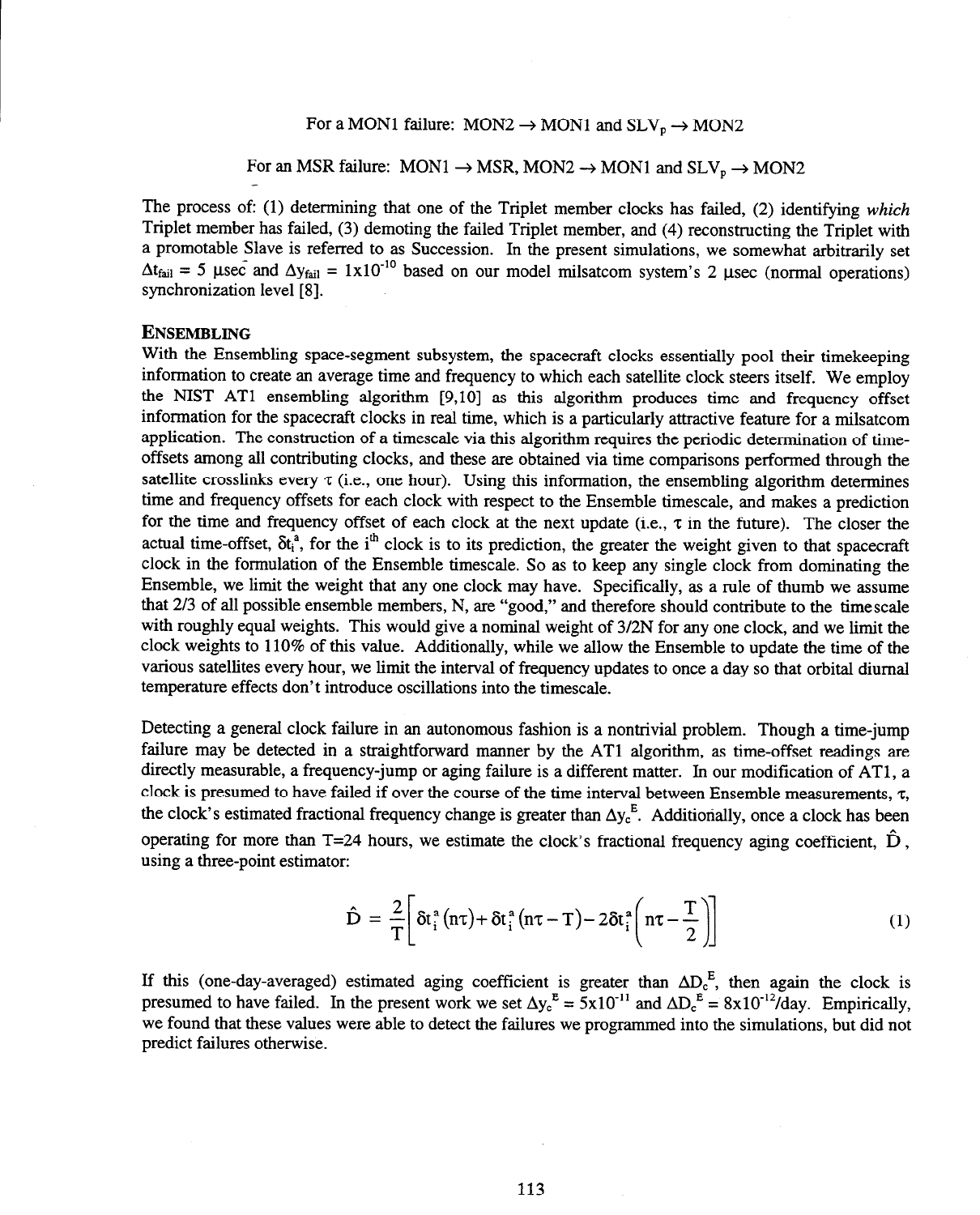# **KALMAN FILTER**

Similar to the Ensembling system, the Kalman system pools the timekeeping information of the satellite clocks in order to create a "Kalman-Filter" timescale to which the spacecraft clocks steer themselves. The difference, of course, is that the Kalman-Filter timescale is not a direct average of clock readings at some instant, but rather a filtered estimate of an aggregate constellation state. Basically, the Kalman assumes a model for the i<sup>th</sup> clock's time-error at some time  $\tau$ ,  $x_i(\tau)$ , and for Rb atomic clocks this is best expressed as:

$$
x_i(t) = x_i(0) + y_i t + \frac{1}{2} D_i t^2 + \varepsilon_i(t) .
$$
 (2)

Here,  $x_i(0)$  is the i<sup>th</sup> clock's initial time-offset,  $y_i$  is the clock's fractional frequency offset,  $D_i$  is the fractional frequency aging rate, and  $\varepsilon_i(t)$  corresponds to the i<sup>th</sup> clock's noise. The triplet  $(x_i(0), y_i, D_i)$ corresponds to the i<sup>th</sup> clock's state. Again, the construction of the timescale requires periodic time-offset measurements among all contributing clocks, and these are obtained via time comparisons performed through the satellite crosslinks every  $\tau$  (i.e., one hour).

The discrete time Kalman filter is characterized by a simple set of recursion relations that allow reestimation of any satellite clock's state when a new time-offset measurement is obtained **[l 11.** The effects of ground-commanded time and frequency corrections are included in the Kalman filter, so that information on the clock states is carried across ground station update intervals; this results in good estimates of the Di. Stein and Filler [12] have developed the formalism of the Kalman filter as it relates to precise timekeeping, and have shown how noise (as it relates to the Allan variance) should be incorporated into the Kalman filter; we have employed their results in our work.

As with the Ensembling system, we augment the basic Kalman system with a few simple rules in order to deal with clock failures during an autonomy period. Specifically, similar to the Ensembling system, a clock is presumed to have failed if over the course of the time interval between measurements,  $\tau$ , the clock's estimated fractional frequency change is greater than  $\Delta y_c^K$ . Additionally, once a clock has been operating for more than T=24 hours, we estimate the clock's fractional frequency aging coefficient,  $\hat{D}$ , using a three-point estimator:

$$
\hat{D} = \frac{2}{T} \left[ \delta t_i^a (n\tau) + \delta t_i^a (n\tau - T) - 2\delta t_i^a \left( n\tau - \frac{T}{2} \right) \right].
$$
\n(3)

If this (one-day-averaged) estimated aging coefficient is greater than  $\Delta D_c^R$ , then again the clock is presumed to have failed. In the present work we set  $\Delta y_c^2 = 5x10^{-1}$  and  $\Delta D_c^2 = 8x10^{-12}/day$ . These are the same values used by the Ensembling system, and again they were chosen on an empirical basis.

# **SPACECRAFT ATOMIC CLOCKS**

In all cases we assume that the spacecraft carry relatively high quality rubidium (Rb) atomic clocks defined by an Allan standard deviation,  $\sigma_{v}(\tau)$ , of

$$
\sigma_y(\tau) = 1.5x10^{-11} \sqrt{\tau} + 1.0x10^{-15} \sqrt{\tau} , \qquad (4)
$$

and an average fractional frequency aging rate,  $\langle D \rangle$ , of  $7 \times 10^{-14}$ /day. Moreover, we assume that the actual aging rate varies from clock to clock about this average by  $\pm\frac{1}{2}$ . The frequency of the Rb atomic clock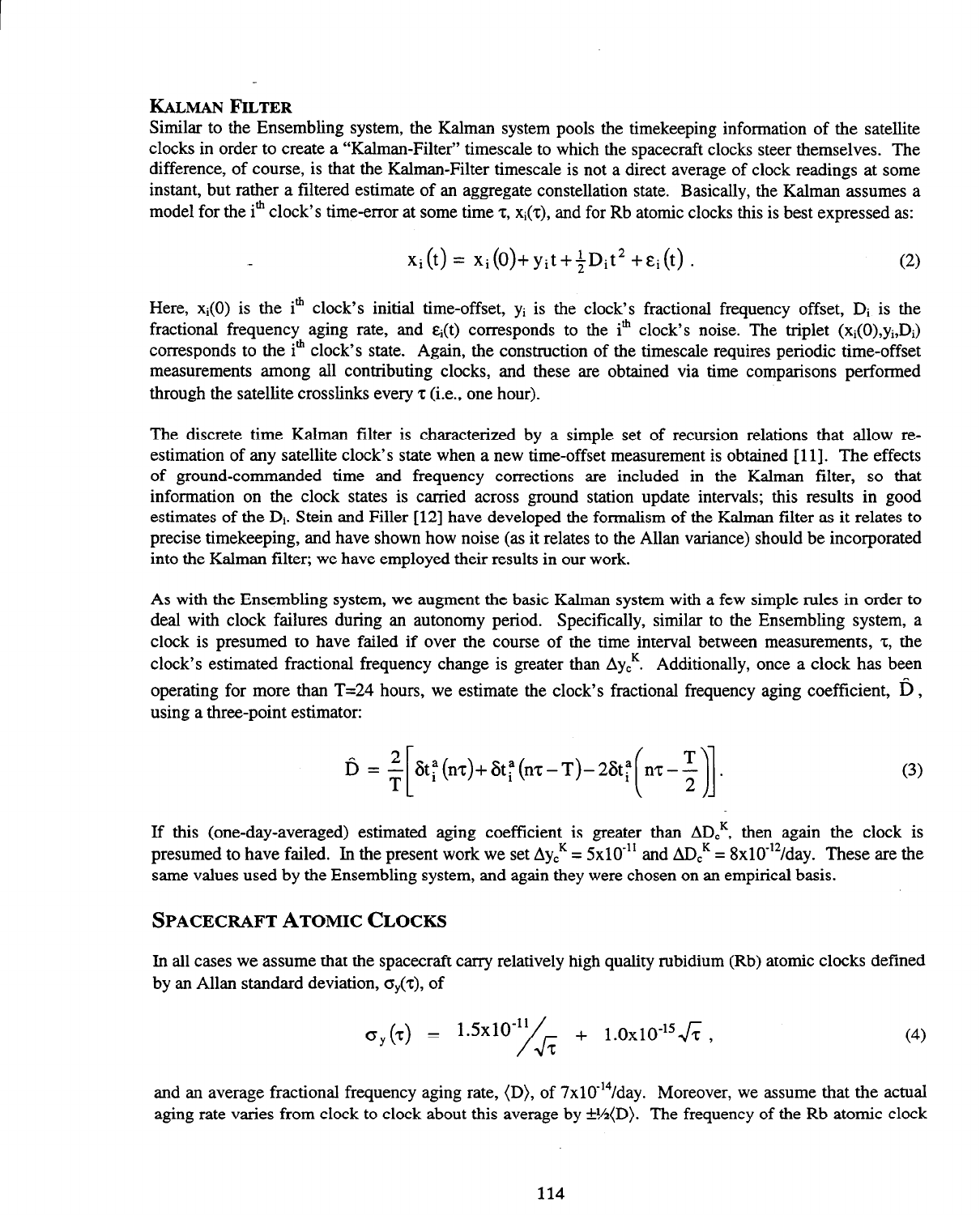is digitally controlled as described in Ref. [7]. The one exception to the parameters given in Ref. [7] concerns the threshold for satellite fractional frequency corrections: in the Master/Slave and Kalman systems this threshold is set at  $3.3x10^{-12}$ , while in the Ensemble system we obtain slightly better performance by setting this threshold level at  $9.0x10^{-12}$ .

# **RESULTS**

### **TIME-JUMP FAILURE**

Figure 1 shows rms time-error,  $\delta t_{\rm rms}$ , as a function of days into an autonomy period. The solid line corresponds to the time-error buildup for the failed satellite clock, in the absence of a space-segment *timekeeping subsystem. In* this particular failure scenario, a satellite clock suffers a jump in its time reading of 10 usec at day 2 during an autonomy period. As no other problem occurs for the clock, timeerror buildup proceeds nominally after day 2. In the case of the Master/Slave system, the failed clock is the MSR, while in the case of the Ensemble and Kalman systems the failed clock is simply a contributing member to the aggregate timescale.

In the figure, circles correspond to  $\delta t_{rms}$  for the Master/Slave system, squares correspond to  $\delta t_{rms}$  for the Ensemble system and diamonds correspond to  $\delta t_{rms}$  for the Kalman system. In each case,  $\delta t_{rms}$  for the failed clock is shown. Thus, in the case of the Master/Slave system, the Master is quickly identified by the monitors as having a failed satellite clock, and it is demoted to the role of unpromotable slave.\* In the case of the Ensemble and Kalman systems, the failed clock is also demoted to a slave role (i.e., a noncontributing member to the aggregate timescale with its time and frequency tied to the aggregate timescale). Though it may be noticed that the Kalman system displays somewhat smaller time-errors than the Master/Slave and Ensemble systems, it is important to note that none of these systems has been fully optimized for the present investigations. Consequently, the main point to draw from the figure is not the superiority of one system compared to another, but rather the fact that all three systems efficiently detect the failure and take corrective action.<sup>†</sup>

# **FREQUENCY-JUMP FAILURE**

Figure 2 shows rms time-error,  $\delta t_{\rm rms}$ , as a function of days into an autonomy period in the case of a frequency-jump failure. The failure again occurs at day 2 in an autonomy period, but now the failed clock suffers a fractional frequency jump of  $1x10^{-10}$ . Similar to Fig. 1, the solid line corresponds to the time error build-up for the failed satellite clock, *in the ubsence of a space-segment timekeeping subsystem,*  while circles correspond to the same failed clock in the Master/Slave system, squares the Ensemble system and diamonds the Kalman system. As is clear from the figure, all three systems efficiently detect the failure of the satellite clock and take corrective action so as to ensure stability of constellation timekeeping.

Figures 3a and 3b illustrate the importance of augmenting the Ensemble and Kalman-Filter systems with rules to guard against clock failure. In Fig. 3a, we compare  $\delta t_{rms}$  for the Ensemble system with and without the rules described above in the case of a time-jump failure. Without the additional rules, the Ensemble

<sup>\*</sup> Note that we only show the time-error at two-day intervals, so that time-error propagation during demotion is not apparent. Time-error dynamics during demotion is a separate problem from the one considered here, which may be defined as a "timescale stability" problem. We plan to treat the dynamic problem in the near future.

<sup>7</sup> We also wish to point out that in our simulations the failed clock simply has its role changed to that of Slave. However, in a real situation algorithms onboard the spacecraft would be required to turn off the failed clock and turn on a healthy clock. Nevertheless, as the new clock would have no timekeeping history, prudence would detect that it be assigned a slave role until the ground could properly assess its timekeeping performance.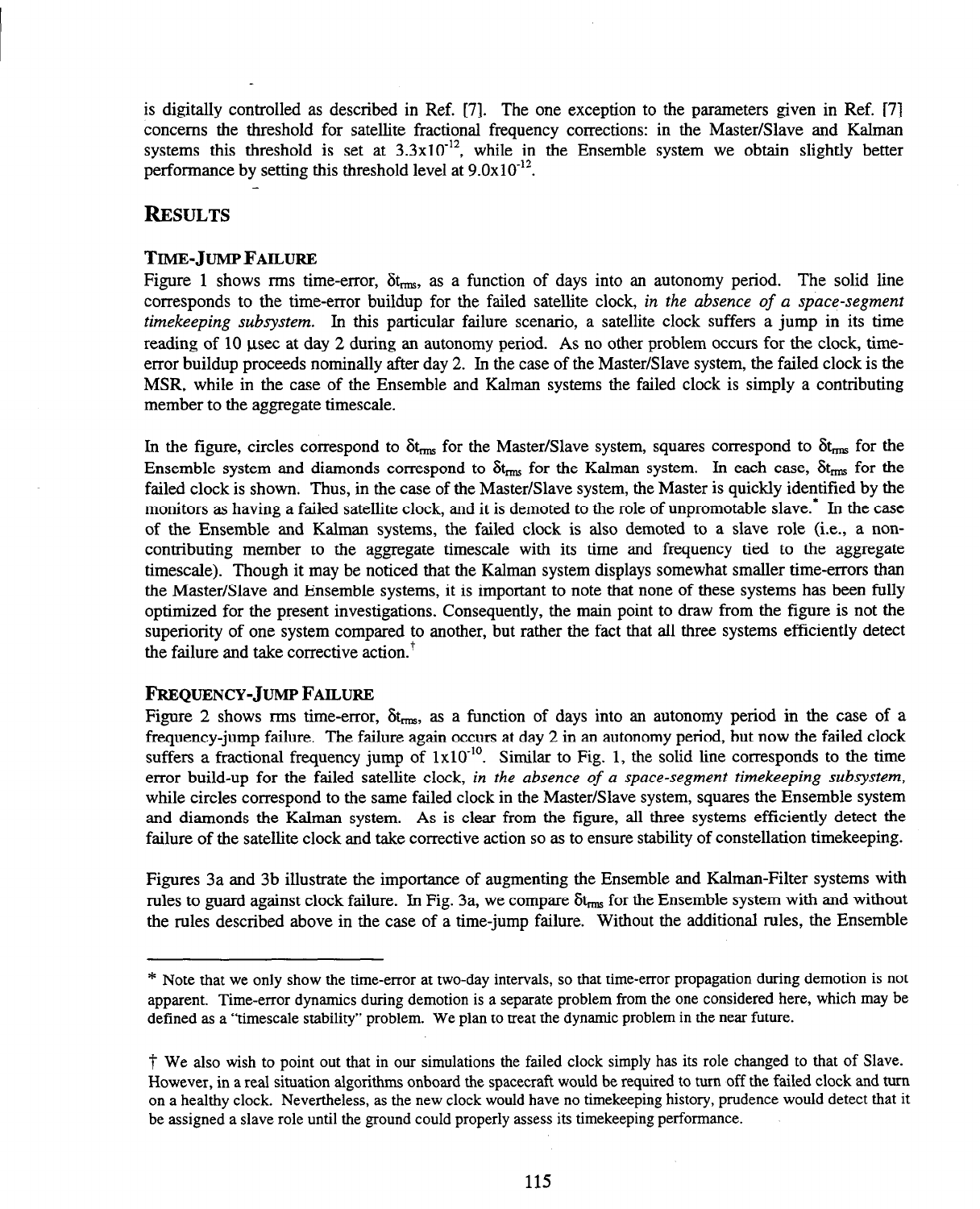algorithm allows the failed clock to remain a contributing member to the aggregate timescale (albeit a weakly contributing member), and converts the time-jump failure into a frequency "correction" for all healthy spacecraft clocks. Consequently, the entire constellation rapidly builds up a large time error. With the additional rules, however, this is not allowed to happen. Similar effects occur for the Kalman-Filter system as shown in Fig. 3b for the case of a frequency-jump failure. Here, the frequency-jump of the failed clock works its way into the Kalman filter, corrupting the entire timescale. Specifically, the frequency jump is simply reduced by a factor between one third and a quarter (i.e., only one out of four constellation clocks displays the large frequency offset).

#### **AGINGFAILUREANDALLANVARIANCEFAILURE**

Figures 4 and 5 show the response of the three space-segment timekeeping subsystems to an aging failure and an Allan variance failure, respectively. In the case of the aging failure, the failed clock suffers a sudden increase in its frequency aging rate (i.e.,  $\langle D \rangle = 7 \times 10^{-14}$ /day becomes  $D = 1 \times 10^{-11}$ /day). In the case of the Allan variance failure, the clock suffers a sudden increase in the random-walk term of its frequency noise (i.e.,  $\sigma_y(\tau) = 1x10^{-15}\sqrt{\tau} \rightarrow \sigma_y(\tau) = 3x10^{-14}\sqrt{\tau}$ ). Note that in the case of the aging failure, the Master/Slave system shows a small time-error increase around the day of the failure (i.e., for clocks with no random-walk frequency noise the failure would occur at day 5.4). This is simply a consequence of the fact that the Triplet exceeds  $\Delta t_{fail}$  at some random time around day 5.4 as a consequence of (normal) timekeeping fluctuations. Notwithstanding this apparent "bump" in time-error, Figs. 4 and 5 again show that all three space-segment timekeeping subsystems are able to protect the constellation against clock failures, so that over the long term the constellation timescale is not corrupted by the clock failure.

# **SUMMARY**

In this work we have considered various types of "soft" clock failure, and the ability of three different space-segment timekeeping subsystems to detect the failure and take appropriate action. By soft failure we mean a clock failure that results in poor timekeeping performance, yet all other indications of clock operation (i.e., various critical voltage levels) are within nominal bounds. Basically, the problem we have considered here deals with the creation of a stabile, autonomously operating timescale. Our results show that a Master/Slave system, an Ensemble system or a Kalman-Filter system are all able to create a stable timescale in the presence of clock failures, so long as the basic systems are enhanced by adding general "clock failure rules."

#### **REFERENCES**

- [l] J. C. Camparo, R. P. Frueholz, and A. P. Dubin, "Precise time synchronization of two Milstar communication satellites without ground intervention," Int. J. Satellite Communications 15, 135-139 (1997).
- [2] J. C. Camparo and R. P. Frueholz, "Monte Carlo simulations of precise timekeeping in the Milstar communication satellite system," in *Proc.* 26<sup>th</sup> *Annual Precise Time and Time Interval (PTTI) Applications and Planning Meeting - NASA Conference Publication 3302* (NASA, Greenbelt MD, 1995),pp. 291-304.
- *[3]* M. A. Weiss, D. W. Allan, and Trudi K. Peppler, "A study of the NBS time scale algorithm," IEEE Trans. Instrum. Meas.  $38(2)$ , 631-635 (1989).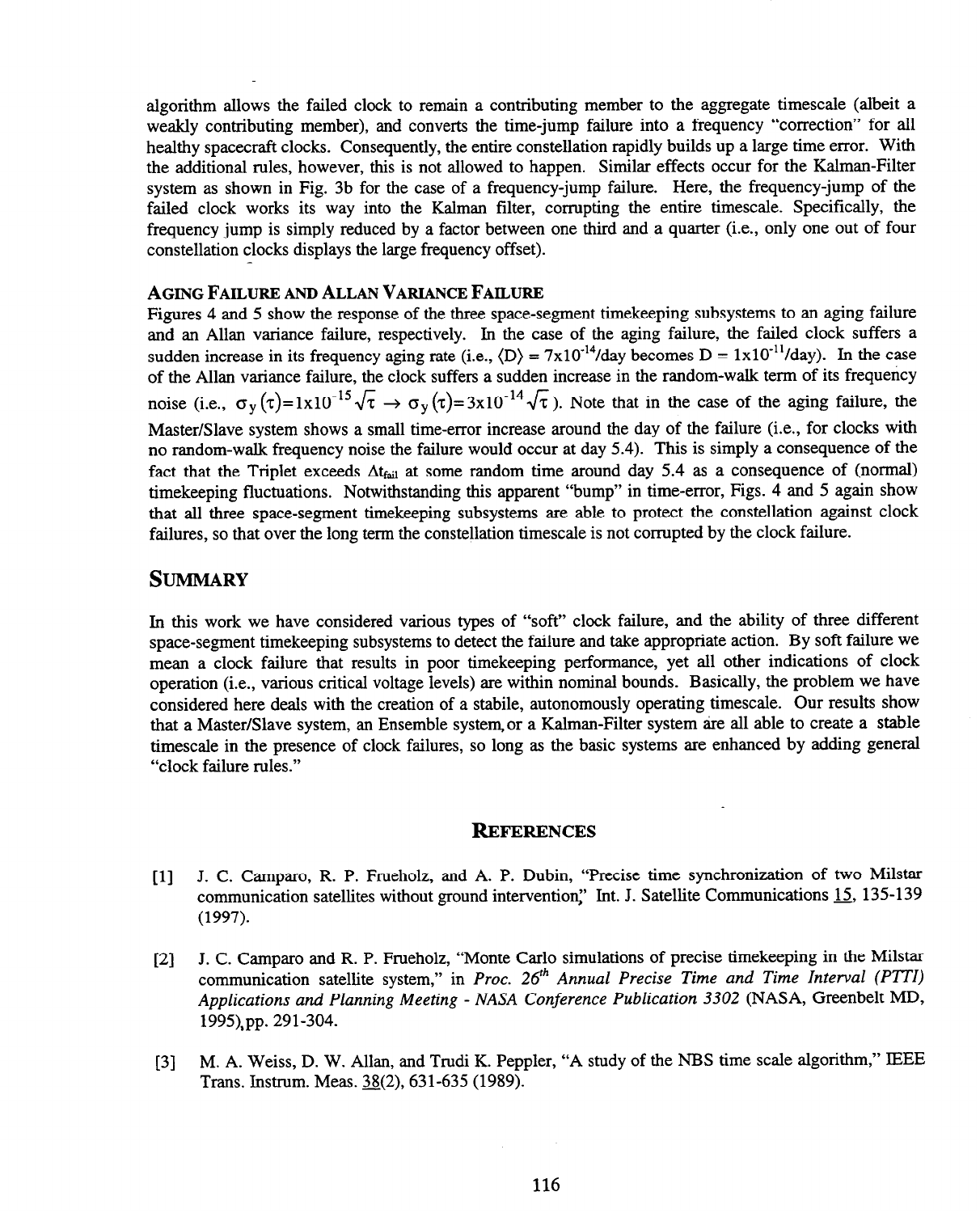- 141 J. C. Camparo and R. P. Frueholz, "Space-segment timekeeping for next-generation milsatcom," Aerospace Corporation Report No. TOR-97(1453)-3 (Aerospace Corporation, El Segundo, CA, 1997).
- [51 M. P. Ananda, H. Bernstein, K. E. Cunningham, W. E. Fees, and E. G. Stroud, "Global Positioning System (GPS) autonomous navigation," in *Proc. of IEEE PLANS '90 Position, Location, and Navigation Symposium* (IEEE, Piscataway, NJ, 199O),pp. 497-508.
- $[6]$ K. R. Brown, "The theory of the GPS composite clocg' in *Proc. of ION GPS-91* (Institute of Navigation, Washington, DC, 1992),pp. 223-241.
- 171 J. C. Camparo, Y. C. Chan and R. P. Frueholz, "Space segment timekeeping for next generation milsatcom," in *Proc. of the* 31"' *Annual Precise Time and Time Interval (PITI) Applications and Planning Meeting* (U.S. Naval Observatory, Washington D. C., 1999), to be published.
- $[8]$ This value of  $\Delta y_{fail}$  was chosen because it amounts to a little less than a 10 usec time-offset in one day: large enough to be significantly different from the normal 2 usec synchronization level, but not so large as to grossly exceed this level.
- $[9]$ D. Allan, J. E. Gray, and H. E. Machlan, "The National Bureau of Standards atomic time scale: Generation, stability, accuracy and accessibility," in *Time and Frequency: Theory and Fundamentals, NBS* Monograph 140, 1974, pp. 205-231.
- [10] D. W. Allan, D. J. Glaze, J. E. Gray, R. H. Jones, J. Levine, and S. R. Stein, "Recent improvement in the atomic time scales of the National Bureau of Standards," in *Proc. of the 15<sup>th</sup> Annual Precise Time and Time Interval (PTTI) Applications and Planning Meeting* (U.S. Naval Observatory, Washington DC, 1983),pp. 29-39.
- [11] H. W. Sorenson, "Kalman Filtering Techniques," in *Advances in Control Systems, Theory and Applications,* ed. C. T. Leondes (Academic Press, New York, 1966),pp. 219-292.
- [12] S. R. Stein and R. L. Filler, "Kalman filter analysis for real time applications of clocks and oscillators," in *Proc. 42<sup>na</sup> Annual Symposium on Frequency Control* (IEEE Press, Piscataway, NJ, 1988),pp. 447-452.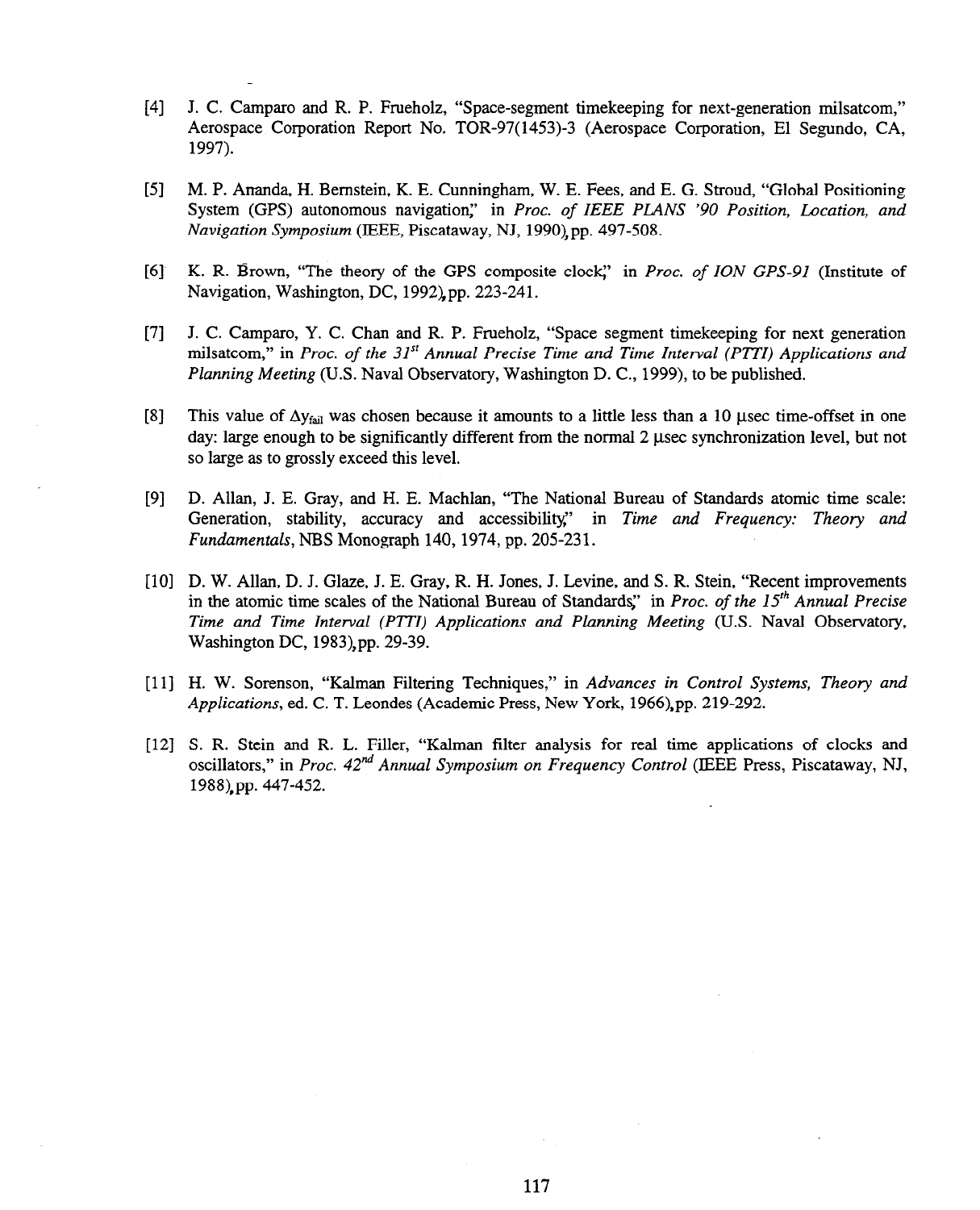

**Figure 1: Rms** time error as a function of days into an autonomy period for a time-jump Rb clock failure. The solid line corresponds to the time-error buildup that would occur for the failed satellite clock, in the *absence of a space-segment timekeeping subsystem. Circles* correspond to the Master/Slave system, squares to the Ensemble system and diamonds to the Kalman system. As parameters for the Ensemble and Kalman systems have not been fully optimized, comparisons among the three systems should be treated with caution.



**Figure 2: Rms** time error as a function of days into an autonomy period for a frequency-jump Rb clock failure. The solid line corresponds to the time-error buildup that would occur for the failed satellite clock, *in the absence of a space-segment timekeeping subsystem.* Circles correspond to the Master/Slave system, squares to the Ensemble system, and diamonds to the Kalman system. As parameters for the Ensemble and Kalman systems have not been fully optimized, comparisons among the three systems should be treated with caution.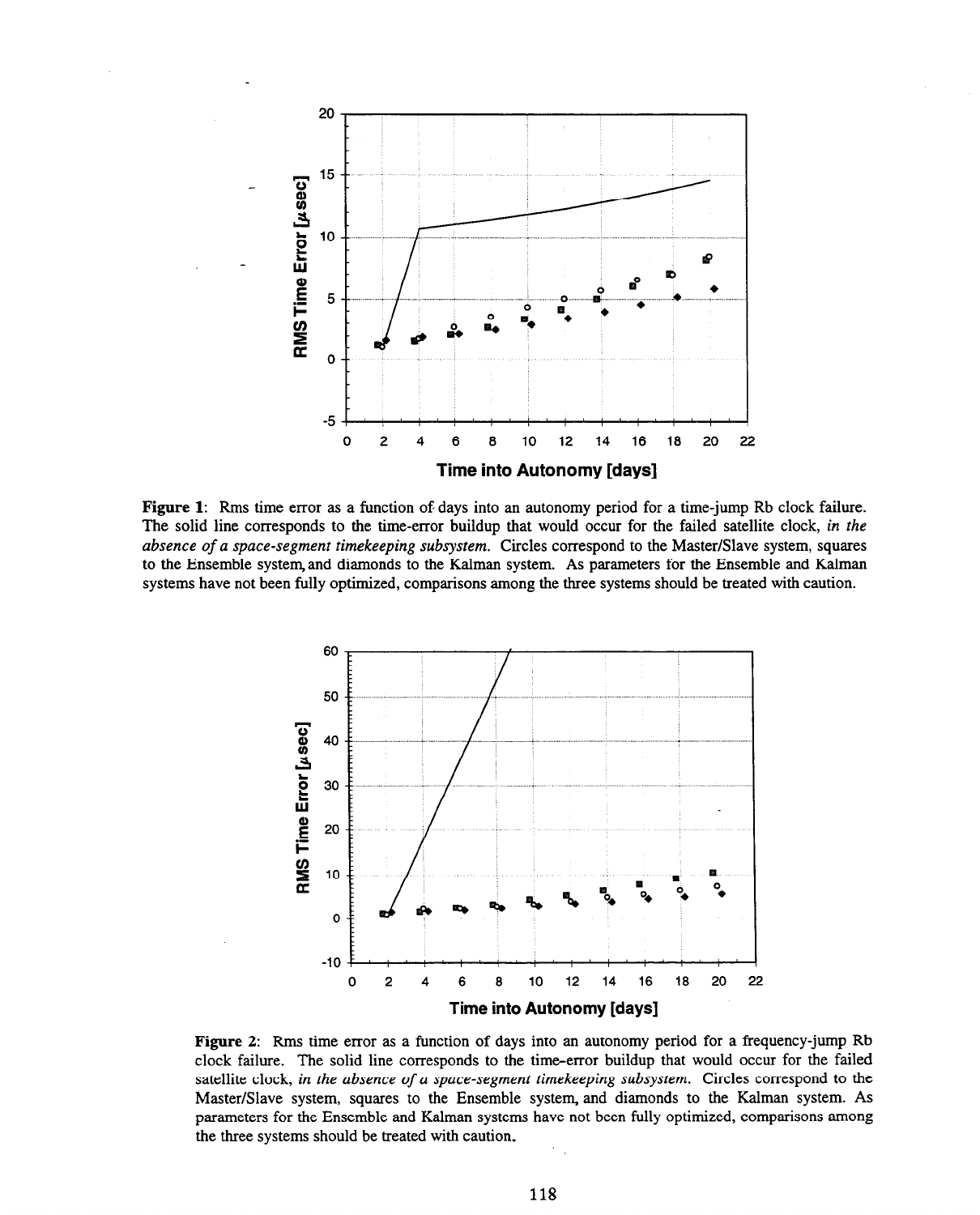

**Figure 3:** (a) Rms time error buildup in the case of a time-jump failure for the Ensemble system. The dashed line corresponds to the failed clock, *in the absence of a space-segment timekeeping subsystem; the*  squares correspond to the failed clock with the Ensemble subsystem and the rules discussed in the text. The solid line is the time-error buildup for the failed clock in the Ensemble *without the* additional rules. (b) Rms time-error buildup in the case of a frequency-jump failure for the Kalman system. Again, the dashed line is the failed clock alone; the diamonds correspond to the Kalman with rules and the solid line the Kalman without rules.